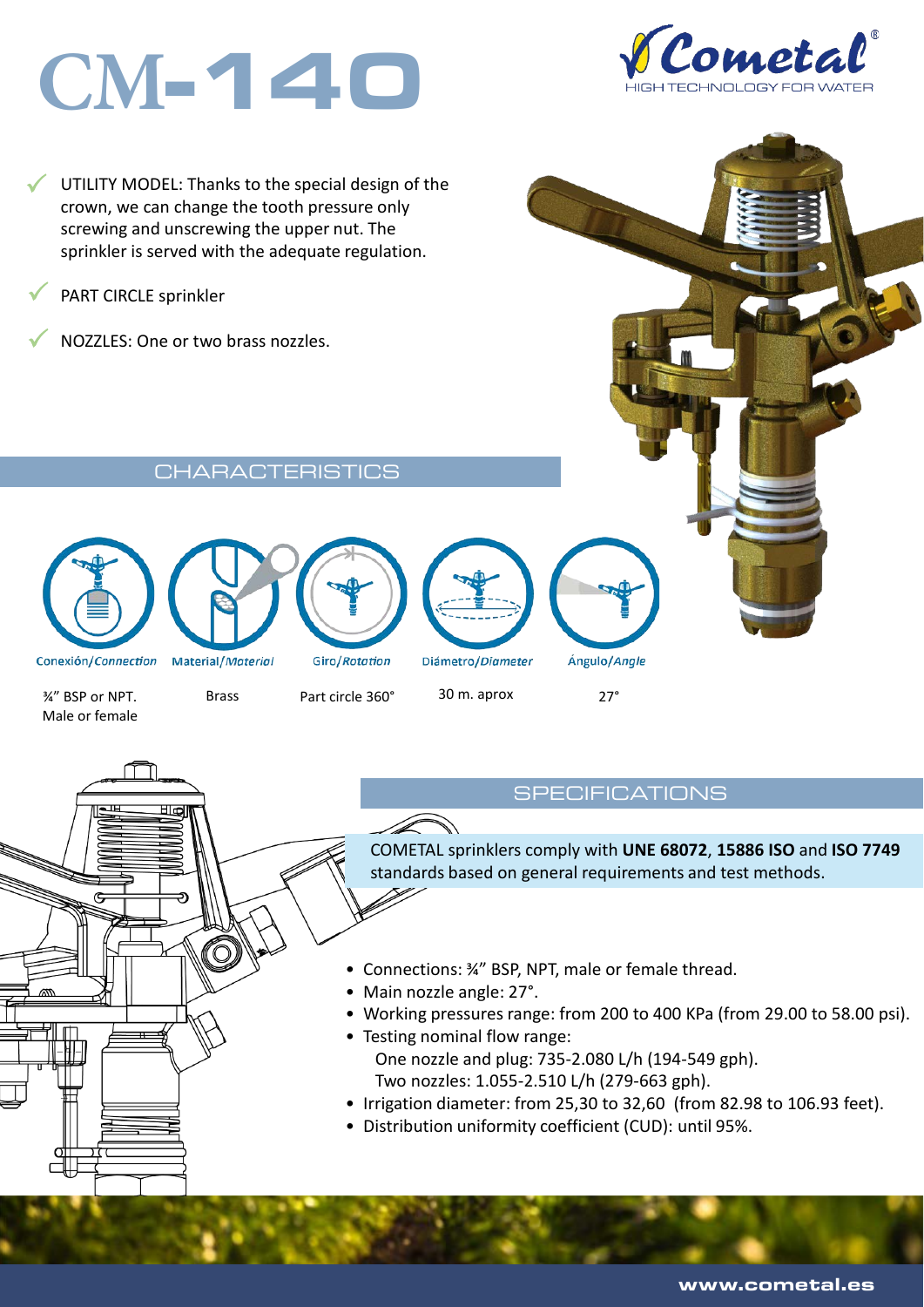



#### TWO NOZZLES

ONE NOZZLE AND PLUG